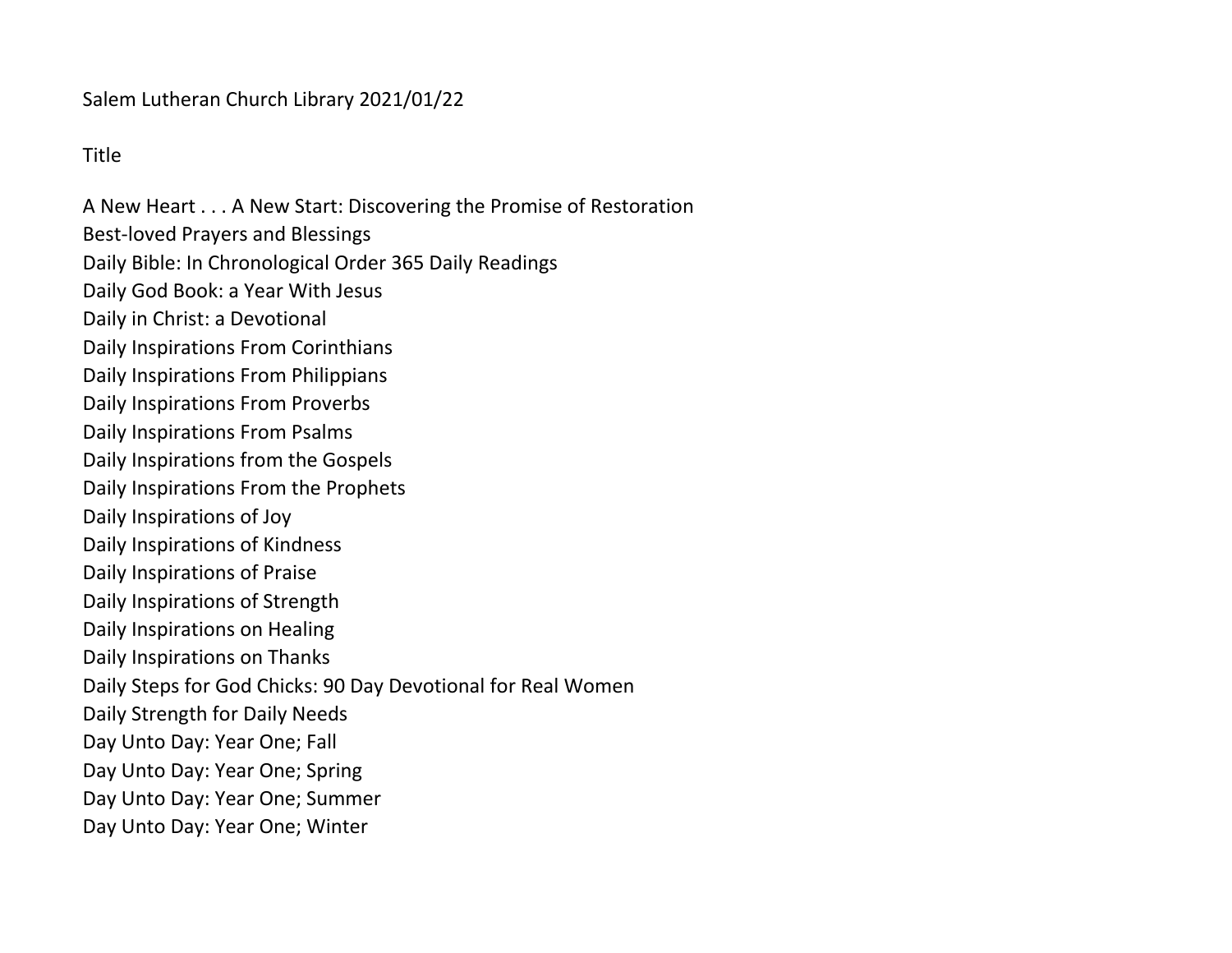Day Unto Day: Year Two; Fall Day Unto Day: Year Two; Summer Day Unto Day: Year Two; Winter Everyday Faith: Walk With God and You'll Never Be Out of Step Faith Day by Day: Devotional Book Faith Girlz! Chick Chat: More Devotions for Girls God's Little Devotional Book for Women If God Loves Me Why Can't I Get My Locker Open? Imagine That!: 365 Wacky Ways to Build a Creative Christian Family Immanuel: Reflections on the Life of Christ Joy & Strength Listening to Your Life: Daily Meditations With Frederick Buechner Making Sense of Pain and Struggle: Finding the Strength to Go On Marriage Promise: Making good Marriages Even Better More E-mail From God For Teens My Time With God: 15 Minute Devotions for the Entire Year My Utmost for His Highest: an Updated Edition in Today`s Language: the Golden Book of Oswald Chambers New Direction: Volume 1; Bible Reading Guide With David Mainse New Direction: Volume 2; Bible Reading Guide With David Mainse Night Light for Parents: Devotional One Minute Bible One Year Book of Family Devotions: 365 Stories That Apply the Bible to Life Today; Volume 2 One Year Devos for Teens Six Secrets to a Powerful Quiet time: Discovering Radical Intimacy With God Spirit-led Days: Day by Day with the Holy Spirit The One Year Walk With God Devotional: 365 Daily Bible Readings to Transform Your Mind Three Little Words: God's Truth in Simple Terms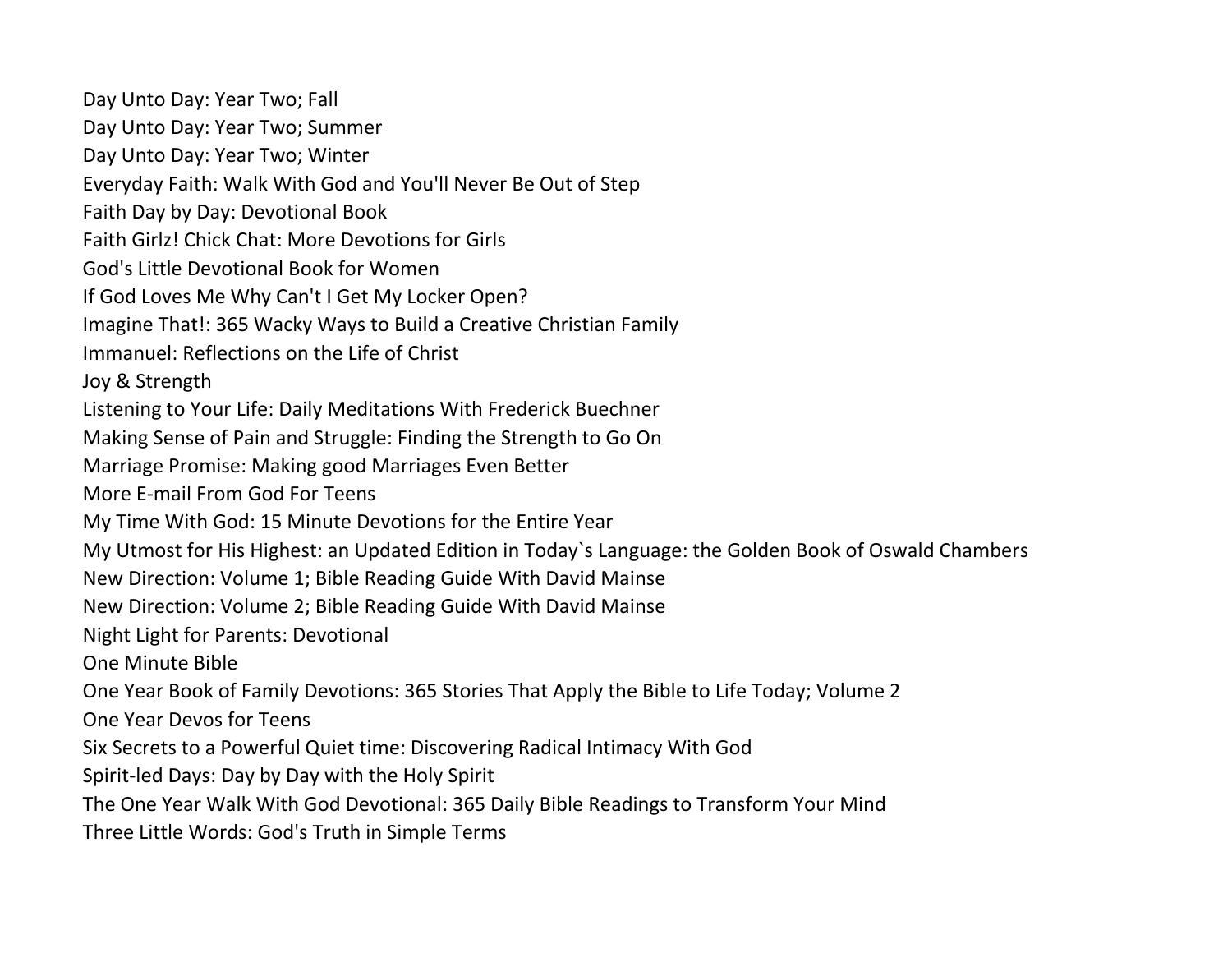Unity Builder Devotions for Small Groups What Would Jesus Do Today? One-year Devotional Why Can't My Life Be a Summer Vacation? Beyond Bad Hair Days and Broken Friendships to Grabbing Hold of God's Goals Women of the Bible: One - Year Devotional Study of Women in Scripture Word for Every Day: 365 Devotional Readings Youth Devotions 2: One Year Book of Josh McDowell's Youth Devotions: One Year Book of Josh McDowell's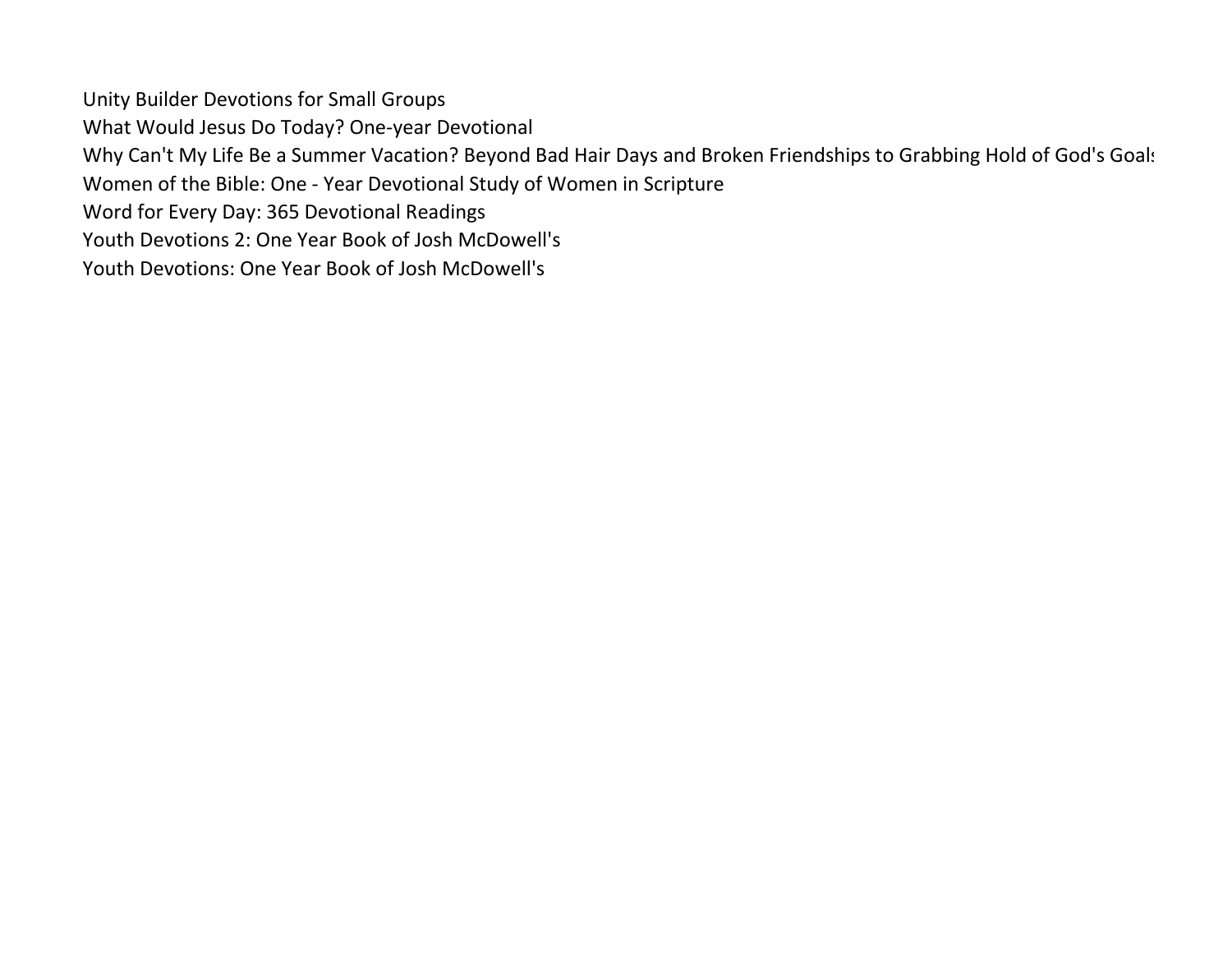|                                                             | Pub. |                 |
|-------------------------------------------------------------|------|-----------------|
| Author                                                      | Date | Subject         |
| Coyle, Neva                                                 |      | 1992 Devotional |
| Weber, Louis                                                |      | 2016 Devotional |
| <b>Harvest House</b>                                        |      | 1984 Devotional |
| Livingstone Corporation                                     |      | 2000 Devotional |
| Anderson, Neil T. and Anderson, Joanne                      |      | 1993 Devotional |
| Brummett, Nancy Parker, Jones, Marie D. and Petersen, Randy |      | 2011 Devotional |
| Brummett, Nancy Parker, Jones, Marie D. and Petersen, Randy |      | 2011 Devotional |
| Brummett, Nancy Parker, Jones, Marie D. and Petersen, Randy |      | 2011 Devotional |
| Brummett, Nancy Parker, Jones, Marie D. and Petersen, Randy |      | 2011 Devotional |
| Brummett, Nancy Parker, Jones, Marie D. and Petersen, Randy |      | 2011 Devotional |
| Brummett, Nancy Parker, Jones, Marie D. and Petersen, Randy |      | 2011 Devotional |
| Brummett, Nancy Parker, Jones, Marie D. and Petersen, Randy |      | 2011 Devotional |
| Brummett, Nancy Parker, Jones, Marie D. and Petersen, Randy |      | 2011 Devotional |
| Brummett, Nancy Parker, Jones, Marie D. and Petersen, Randy |      | 2011 Devotional |
| Brummett, Nancy Parker, Jones, Marie D. and Petersen, Randy |      | 2011 Devotional |
| Brummett, Nancy Parker, Jones, Marie D. and Petersen, Randy |      | 2011 Devotional |
| Brummett, Nancy Parker, Jones, Marie D. and Petersen, Randy |      | 2011 Devotional |
| Wagner, Holly                                               |      | 2006 Devotional |
| Tileston, Mary W.                                           |      | 1994 Devotional |
| Crossroads Christian Communications Inc.                    |      | 1989 Devotional |
| Crossroads Christian Communications Inc.                    |      | 1989 Devotional |
| Crossroads Christian Communications Inc.                    |      | 1989 Devotional |
| Crossroads Christian Communications Inc.                    |      | 1989 Devotional |
|                                                             |      |                 |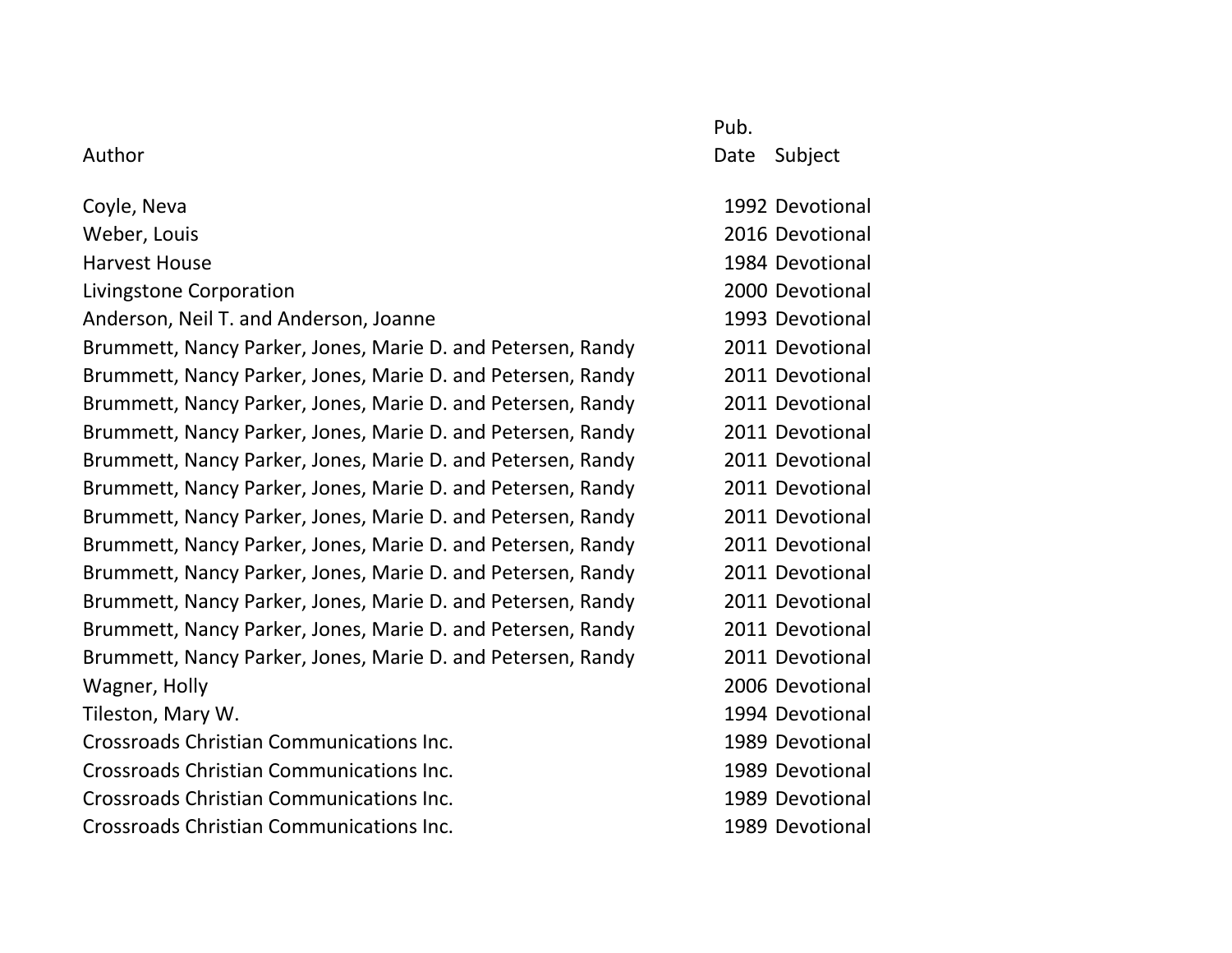Crossroads Christian Communications Inc. 1989 Devotional Crossroads Christian Communications Inc. 1989 Devotional Crossroads Christian Communications Inc. 1989 Devotional Houghton, Jody 2002 Devotional Friggstad, Olaf 2003 Devotional Holl, Kristi and Vogtlin, Jennifer 2006 Devotional - Girls Freeman, W. B. 1996 Devotional - Women Peterson, Lorraine 2006 Devotional - Youth Nappa, Mike and Amy 1998 Devotional - Youth Card, Michael 1990 Devotional Tileston, Mary Wilder 1986 Devotional Connor, George 2008 and 2009 and 2008 and 2009 and 2009 and 2009 and 2009 and 2009 and 2009 and 2009 and 2009 and 2009 and 2009 and 2009 and 2009 and 2009 and 2009 and 2009 and 2009 and 2009 and 2009 and 2009 and 2009 and Coyle, Neva 1992 Devotional Promise Keepers Canada 2000 c Devotional Cloninger, Claire & Curt 2000 [Devotional - Youth](http://catalog.loc.gov/cgi-bin/Pwebrecon.cgi?SC=Subject&SEQ=20110604125033&PID=6RytIGffPLWCT16B06kjInPjJSqf&SA=Jesus+Christ+Nativity+Fiction.) Word Publishing 2008 1991 Devotional Chambers, Oswald 1995 Devotional Knowles, Paul, ed. 1985 Devotional Burke, Doug & Knowles, Paul, ed. 1986 Devotional Dobson, James Dr. and Shirley 2002 Devotional Kohlenberger III, John R. 1992 Devotional Ed. Et. 2000 Devotional Shellenberger, Susie 2002 [Devotional - Youth](http://catalog.loc.gov/cgi-bin/Pwebrecon.cgi?SC=Subject&SEQ=20110604125033&PID=6RytIGffPLWCT16B06kjInPjJSqf&SA=Jesus+Christ+Nativity+Fiction.) Martin, Catherine 2005 Devotional Williams, Gordon Rev. and Lee, Diane Roblin 2003 Devotional Tiegreen, Chris 2007 Devotional Ferguson, Terry 2014 Devotional